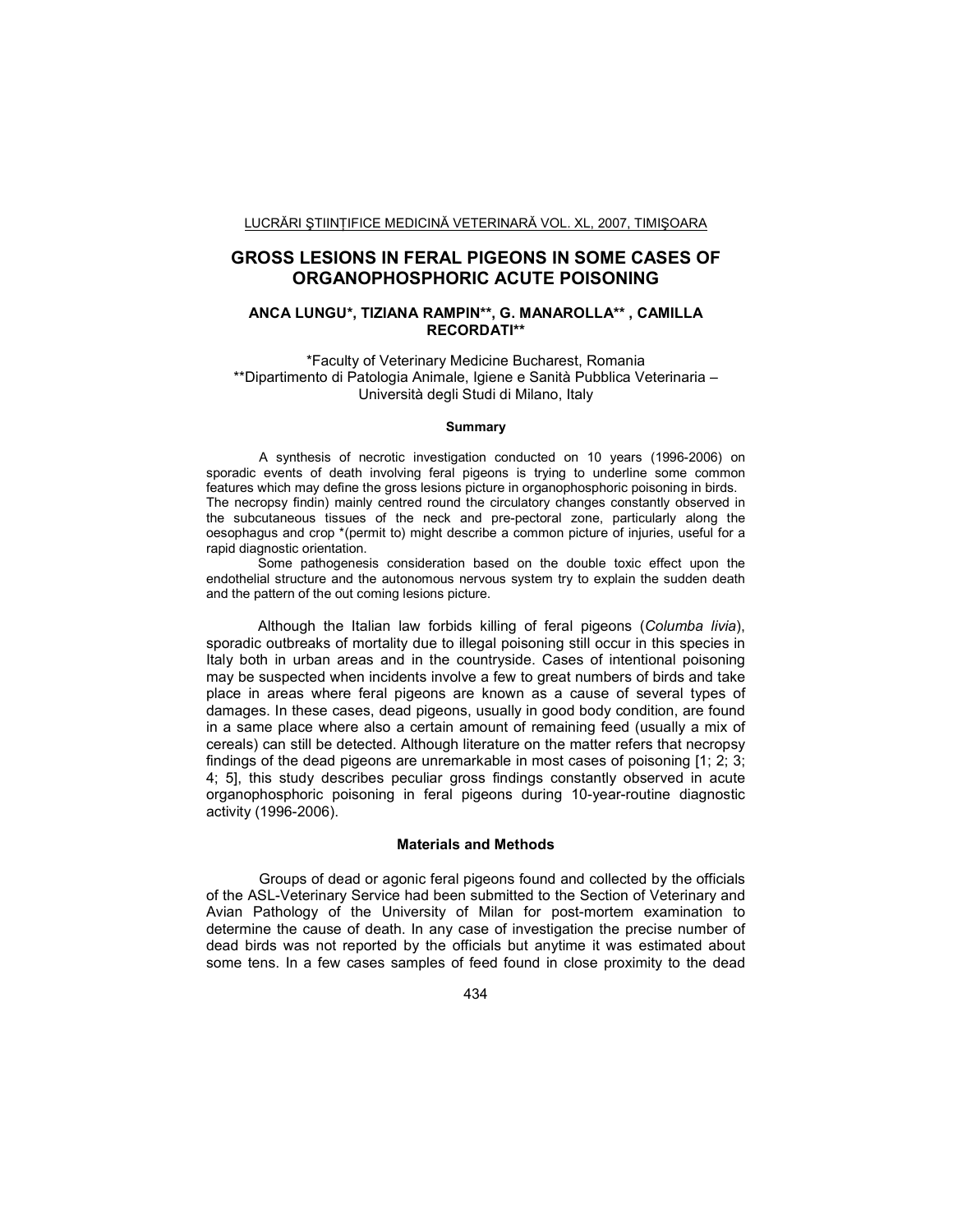pigeons was also submitted. When the necropsy findings suggested intentional poisoning cases, samples of feed and digestive content as well as liver samples were forwarded to Istituto Zooprofilattico della Lombardia e dell'Emilia – section of Brescia - for chemical analysis.

As such events may have juridical implication, the anamnestic data and the gross lesions observed at necropsy were in all cases recorded, analysed and photographically documented as phisic evideces.

#### **Results and Discussions**

Necropsy findings revealed that most investigated birds were in good body condition. The great majority of submitted pigeons were adult, both males and females, in varying degree of reproductive activity. In all subjects abundant feed was found in the first segments of the digestive tract. These details suggest a sudden death of the pigeons. In all birds severe congestion, oedema and haemorrhages were constantly found in the subcutaneous tissues of the neck and pre-pectoral zone, particularly along the oesophagus and crop (Fig. 1 and 2).



Fig. 1 Organophosphoric poisoning in pigeon. Hemorrhages of the subcutaneous tissues of the neck associated with hyperemia of the regional vessels.

Moreover, the severe damage of the blood vessels can make quicker the onset of the post mortal changes masking the lesions with faster cadaveric imbibition. No other gross lesions were detected. Chemical analysis confirmed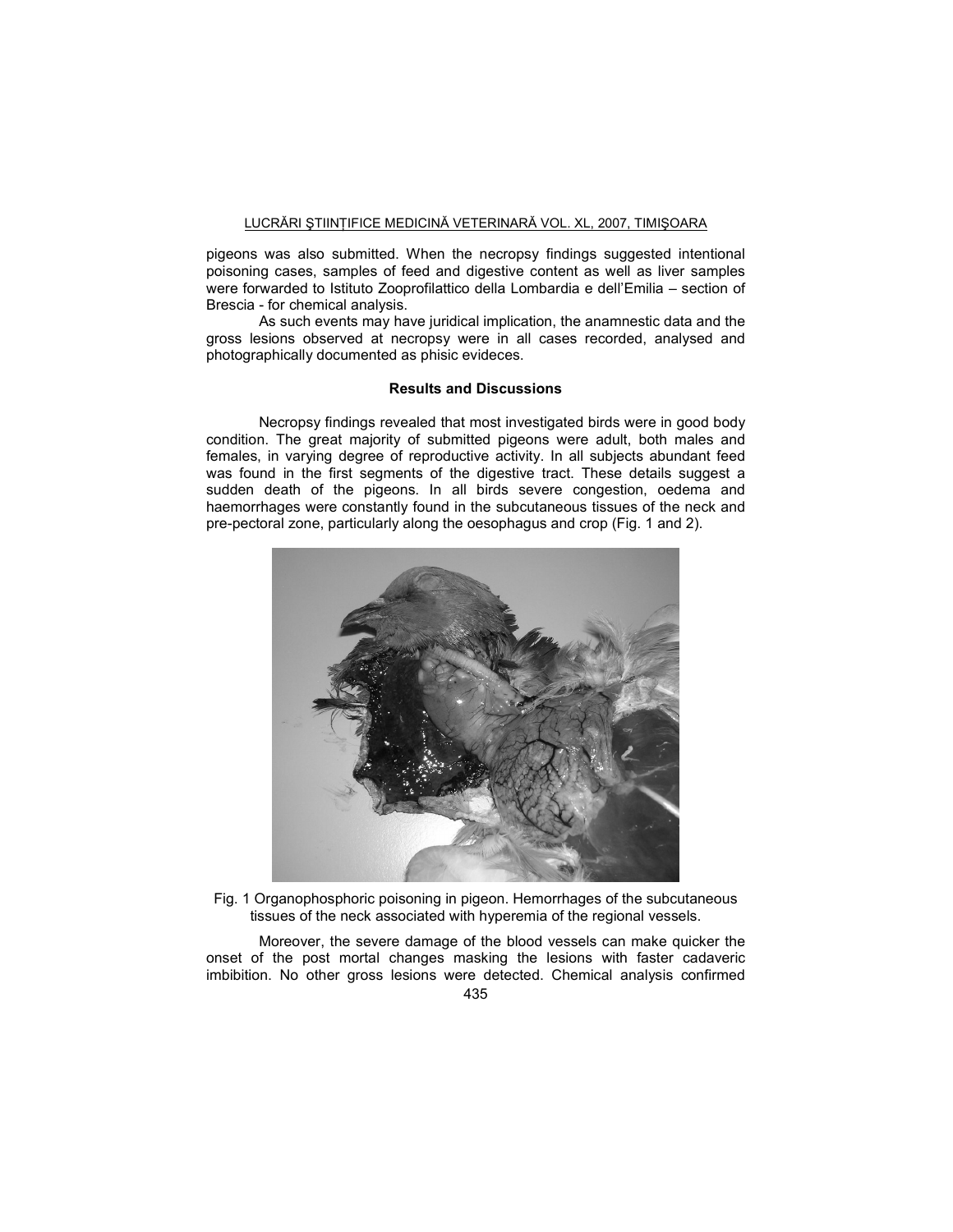poisoning due to organophosphoric compounds in all cases showing the aforementioned gross findings.

Reports of death of free-ranging wild mammals or birds caused by intentional poisoning are normally rare and generally restricted to single individuals [1]. On the other hand, wildlife die-off due to organophosphoric compounds generally involve a few to hundreds animals. A presumptive diagnosis of organophosphoric/anticholinesterase poisoning should be considered whenever animals are found dead in good body condition [1; 5]. Clinical sings of organophosphoric poisoning (such as severe dyspnea associated with nervous signs preceeding death) generally begin few minutes after the exposure to highly toxic doses [1; 3] but usually remain unobserved affecting free ranging subjects. Besides the well known anticholinergic action, some organophosphoric compounds, like 4-alkylderivatives, have a second, hyperacute effect causing sudden death and based on the inhibition of  $\gamma$ -amino butyric acid (GABA) [3].



Fig. 2 - Organophosphoric poisoning in another case. Severe hemorrhagic lesions affecting all the organs of the neck.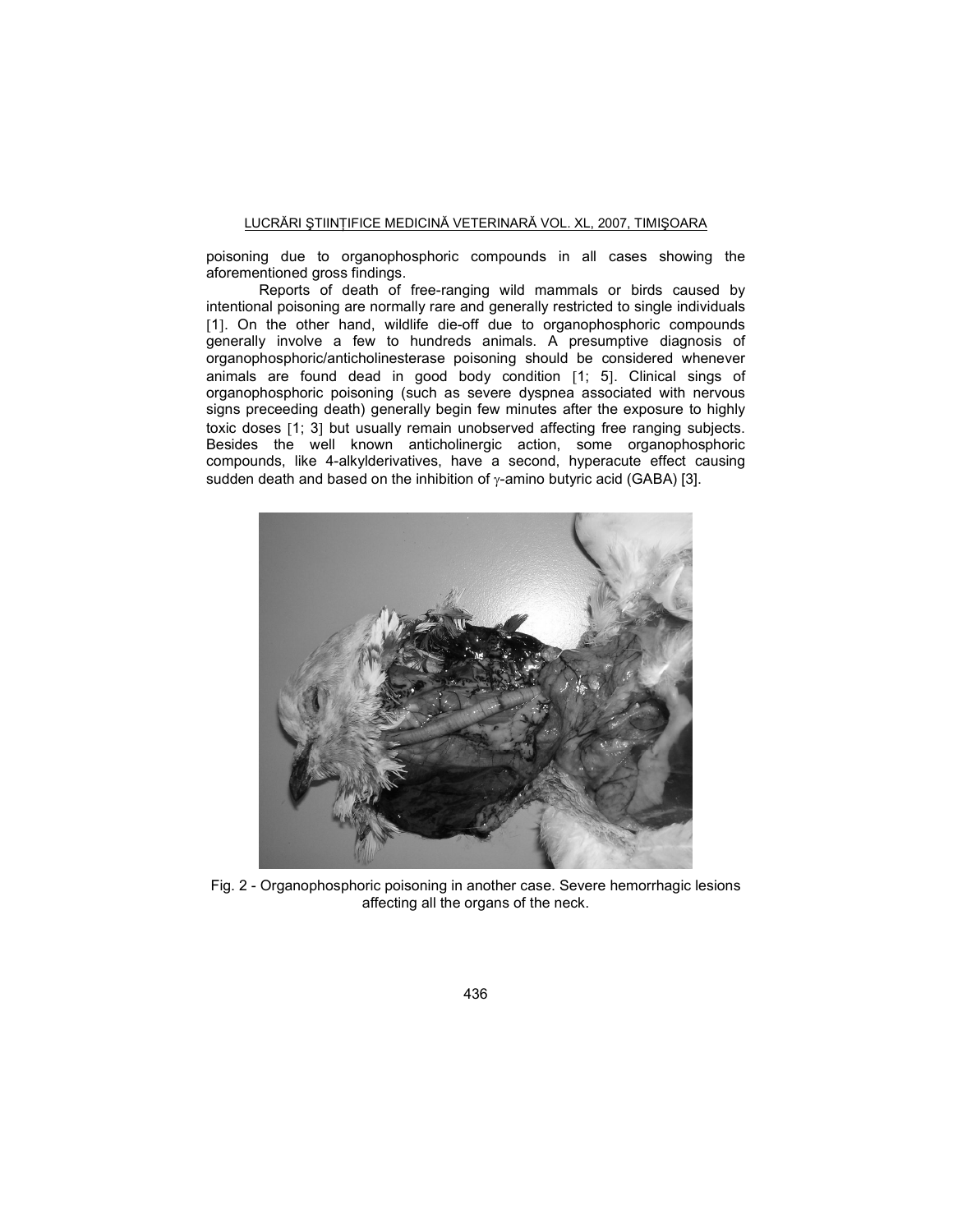In this study we constantly observed severe circulatory changes in the poisoned birds especially in the subcutis of the neck. These lesions were unusual and difficult to explain considering the sudden death of the birds.

In reason to explain this pathologic process causing the extremely rapid death it must be first underlined that, more than other analogues structures, the mucous membranes of the digestive tract are particularly permeable for some toxic substances [3]. Moreover, the thinness of the oesophagus wall in birds make possible a rapid and massive diffusion in the neighbouring structure, exacerbating the toxic effect of the poisoning.

Further, field literature data indicate that many xenobiotic substances have an action on the vasculature by altering their autonomic nervous system activity [3; 5]. Thus, it is coinceivable that the direct action of inhibiting cholinesterase in the intramural myoneural junctions of blood vessels induces vasoplegia. Additionally, this possible explanation for the pathogenesis of the circulatory changes could be sustained by the literature data showing distal axonopathies in blood vessels musculature induced by organophosphoric poisoning [3; 5; 7].

On the other hand, it is well known that endothelial cells of certain arteries and veins are directly involved in the decrease of vascular tone as a result of exposure to naturally occurring vasodilator substances such as acetylcholine. As a general rule, when endothelial cells are damaged, blood vessels loose the ability to relax on the exposure to most of these substances. In addition, the loss of functional endothelial cells seems to transform normal vasodilatator responses into potent vasoconstrictor activity. A substance which damages or destroys endothelial cells to the extent that vasodilatatory response is altered could conceivably cause significant decreases in the blood flow and subsequent tissue damage in certain organs [3].

This duoble pathogenetic mechanism allows to explain the circularory lesions observed at necropsy of feral pigeons poisoned using organophosphoric substances.

#### **Conclusions**

- Cases of intentional poisoning of birds with organophosphoric substances may be suspected especially when great numbers of birds in good body conditions show necropsy finding suggesting a sudden death;
- Severe circulatory changes affecting mainly subcutaneous tissues of the neck and pre-pectoral zone - particularly along the oesophagus and crop may be useful as a rapid diagnostic orientation suggesting an organophosphoric poisoning;
- The aforementioned gross findings could be explained by a double action of organophosphoric compounds which block the blood vessels activity and damage normal endothelial function.